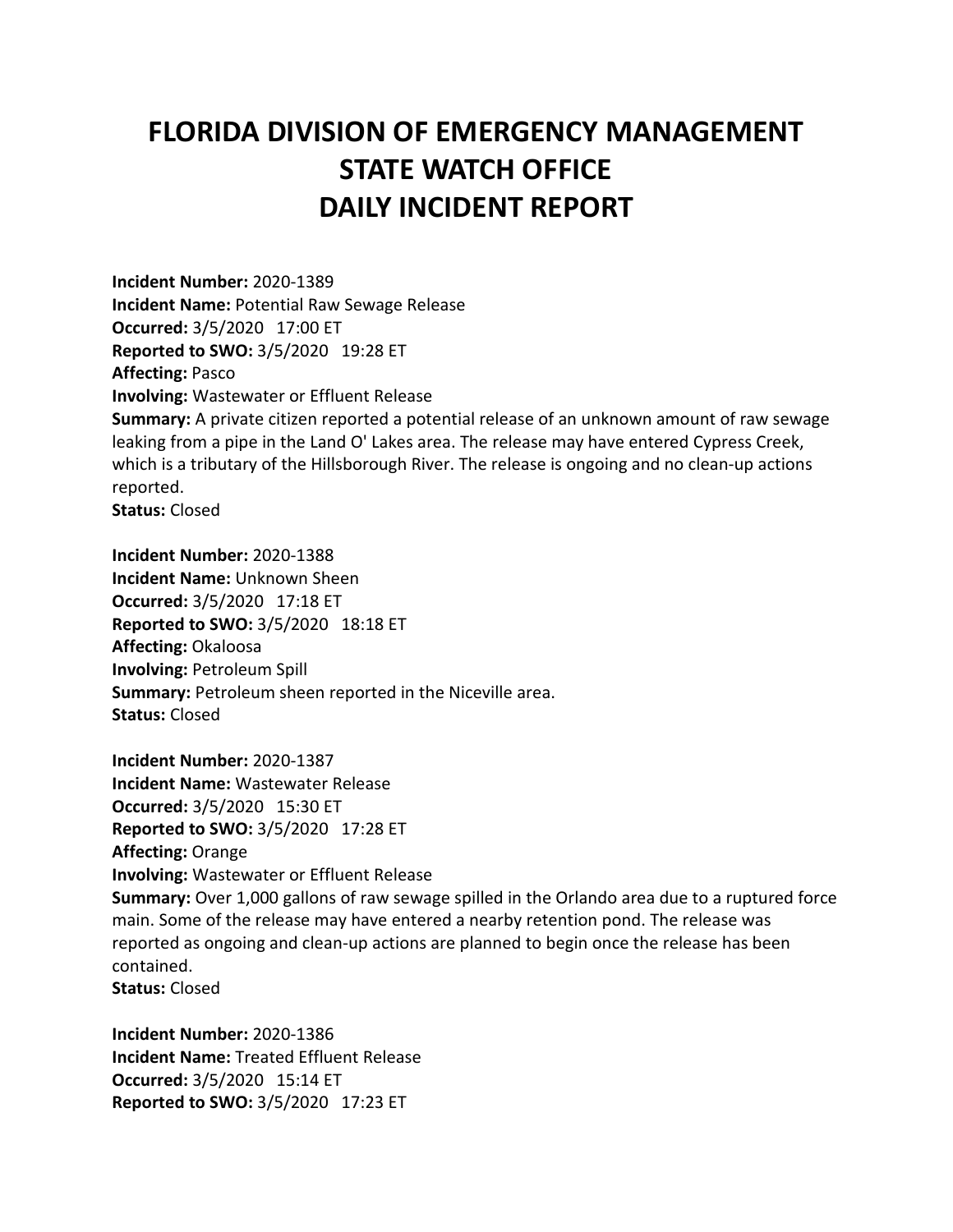**Affecting:** Pinellas **Involving:** Wastewater or Effluent Release **Summary:** 3,500 gallons of treated effluent spilled in St. Petersburg due to contractor error. No clean-up actions required. **Status:** Closed

**Incident Number:** 2020-1385 **Incident Name:** Potential Petroleum Release **Occurred:** 3/5/2020 17:07 ET **Reported to SWO:** 3/5/2020 17:10 ET **Affecting:** Brevard **Involving:** Petroleum Spill **Summary:** Potential petroleum sheen reported in the Melbourne area. **Status:** Closed

**Incident Number:** 2020-1384 **Incident Name:** DWF Incident **Occurred:** 3/5/2020 16:00 ET **Reported to SWO:** 3/5/2020 16:31 ET **Affecting:** Okaloosa **Involving:** Drinking Water Facility **Summary:** A contractor made an unauthorized access to a drinking water facility in the Crestview area. No damage or access was made to the water supply. **Status:** Closed

**Incident Number:** 2020-1383 **Incident Name:** Wastewater Release **Occurred:** 3/5/2020 15:59 ET **Reported to SWO:** 3/5/2020 15:59 ET **Affecting:** Jackson **Involving:** Wastewater or Effluent Release **Summary:** Approximately 24,000 gallons of raw sewage overflowed from a manhole in the Graceville area due to heavy rain. Some of the release impacted Little Creek. Clean-up actions are planned. **Status:** Closed

**Incident Number:** 2020-1382 **Incident Name:** Wastewater Release **Occurred:** 3/5/2020 09:00 ET **Reported to SWO:** 3/5/2020 15:54 ET **Affecting:** Jackson **Involving:** Wastewater or Effluent Release **Summary:** Approximately 9,000 gallons of raw sewage overflowed from a manhole in the Graceville area due to heavy rain. Some of the release impacted Little Creek. Clean-up actions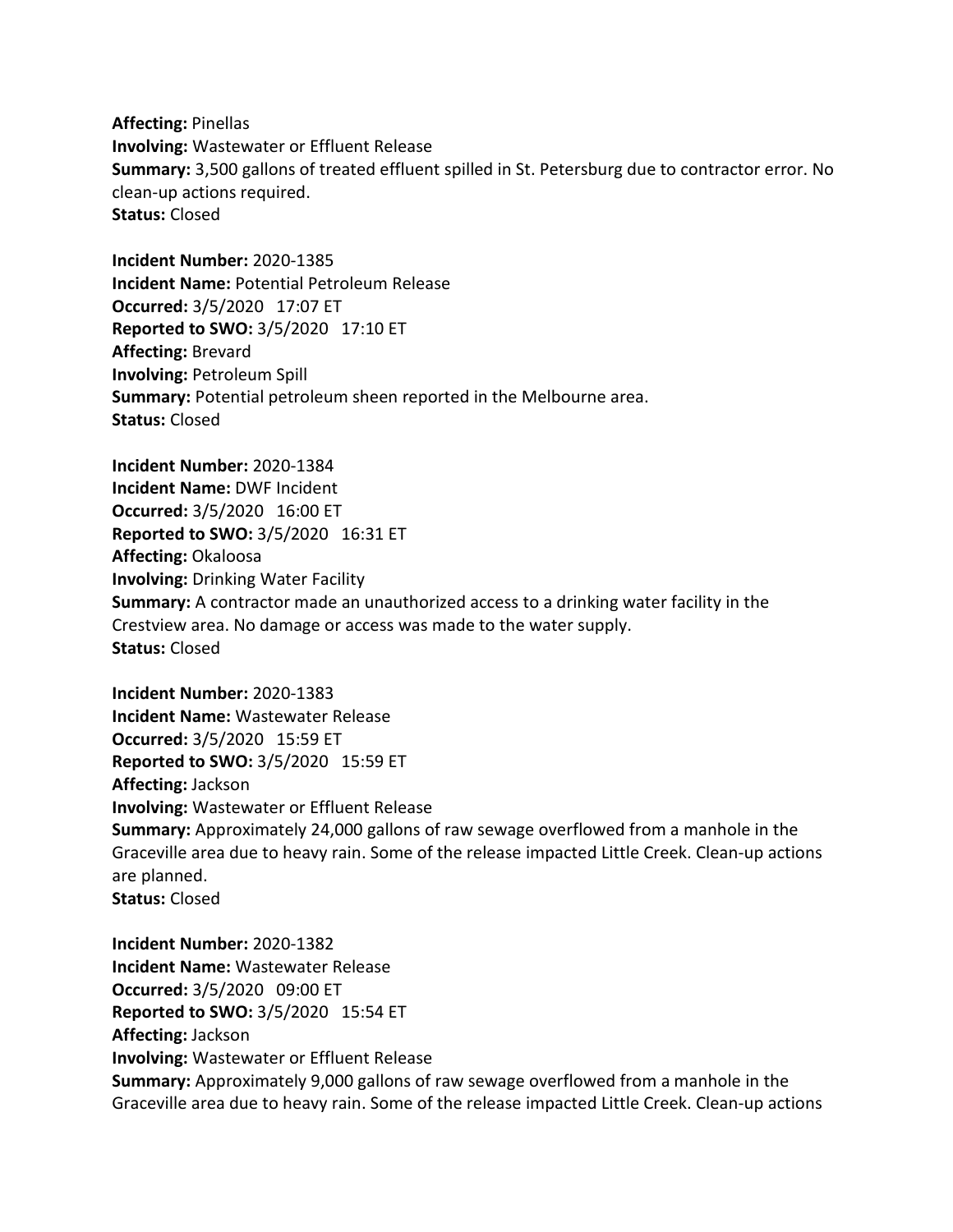are planned. **Status:** Closed

**Incident Number:** 2020-1380 **Incident Name:** Wastewater Release **Occurred:** 3/5/2020 13:00 ET **Reported to SWO:** 3/5/2020 15:16 ET **Affecting:** Broward **Involving:** Wastewater or Effluent Release **Summary:** 500 gallons of raw sewage spilled in the Pompano Beach area due to a faulty air release valve. No storm drains or waterways affected. Clean-up conducted by the reporting party. **Status:** Closed

**Incident Number:** 2020-1379 **Incident Name:** Wastewater Release **Occurred:** 3/3/2020 12:00 ET **Reported to SWO:** 3/5/2020 15:05 ET **Affecting:** Brevard **Involving:** Wastewater or Effluent Release **Summary:** An estimated 1,000 gallons of raw sewage spilled in the Palm Bay area due to a faulty lift station. No storm drains or waterways affected. Clean-up conducted by the reporting party. **Status:** Closed

**Incident Number:** 2020-1377 **Incident Name:** Gasoline Release **Occurred:** 3/5/2020 14:05 ET **Reported to SWO:** 3/5/2020 14:33 ET **Affecting:** St. Lucie **Involving:** Petroleum Spill **Summary:** Petroleum sheen reported in the Port St. Lucie area due to a submerged vehicle. **Status:** Closed

**Incident Number:** 2020-1376 **Incident Name:** I-10 WB Road Closure (MM 153) **Occurred:** 3/5/2020 14:00 ET **Reported to SWO:** 3/5/2020 14:32 ET **Affecting:** Jackson **Involving:** Road Closure or DOT Issue **Summary:** The westbound lanes of I-10 were closed in the Grand Ridge area for about one hour due to an overturned RV. **Status:** Closed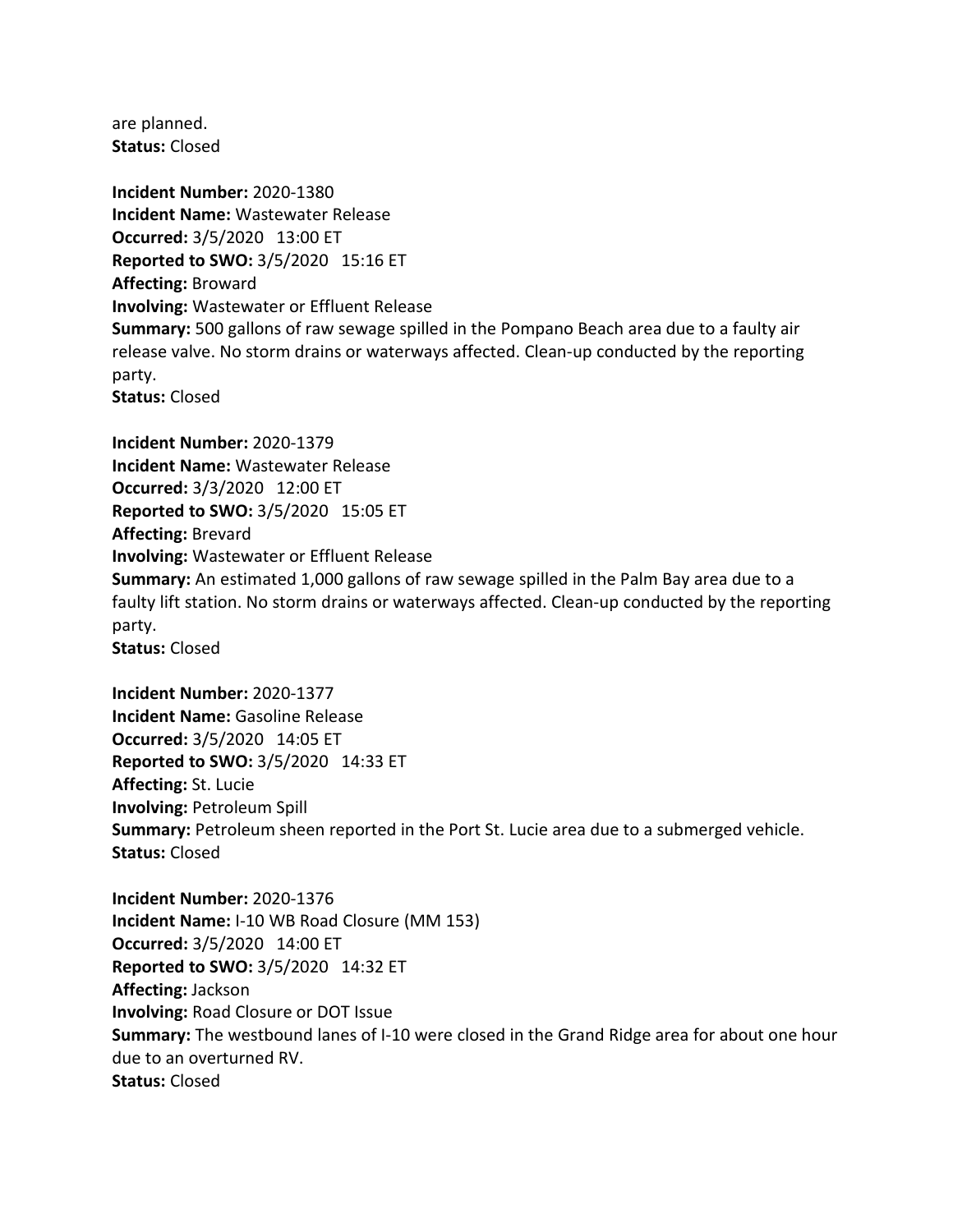**Incident Number:** 2020-1375 **Incident Name:** Unknown Sheen **Occurred:** 3/5/2020 12:45 ET **Reported to SWO:** 3/5/2020 13:06 ET **Affecting:** Pinellas **Involving:** Petroleum Spill **Summary:** Petroleum sheen reported on the waters of Boca Ciega Bay in the St. Petersburg area. **Status:** Closed

**Incident Number:** 2020-1374 **Incident Name:** Diesel Release **Occurred:** 3/5/2020 12:34 ET **Reported to SWO:** 3/5/2020 12:56 ET **Affecting:** Citrus **Involving:** Hazardous Materials, Petroleum Spill **Summary:** Approximately 30 gallons of diesel spilled in the Homosassa area due to an overturned dump truck. No storm drains or waterways affected. The release was contained; no clean-up actions reported. **Status:** Closed

**Incident Number:** 2020-1373 **Incident Name:** I-75 Road Closure w/ Concrete Release **Occurred:** 3/5/2020 11:42 ET **Reported to SWO:** 3/5/2020 11:49 ET **Affecting:** Sarasota **Involving:** Hazardous Materials, Road Closure or DOT Issue **Summary** All but one lane of I-75 were closed in the Sarasota area for over three hours due to a traffic crash involving a concrete truck. Approximately 20,000 pounds of liquid concrete spilled onto the roadway. No storm drains or waterways impacted. Two trauma alerts reported **Status:** Closed

**Incident Number:** 2020-1372 **Incident Name:** US-1 SB Road Closure w/ Natural Gas Release **Occurred:** 3/5/2020 10:27 ET **Reported to SWO:** 3/5/2020 10:53 ET **Affecting:** Palm Beach **Involving:** Hazardous Materials, Population Protection Actions, Road Closure or DOT Issue **Summary:** A natural gas leak was reported in the Delray Beach area due to contractors hitting a line. The southbound lanes of US-1 were closed and two car dealerships were evacuated until the release could be secured. No injuries or fires reported. **Status:** Closed

**Incident Number:** 2020-1369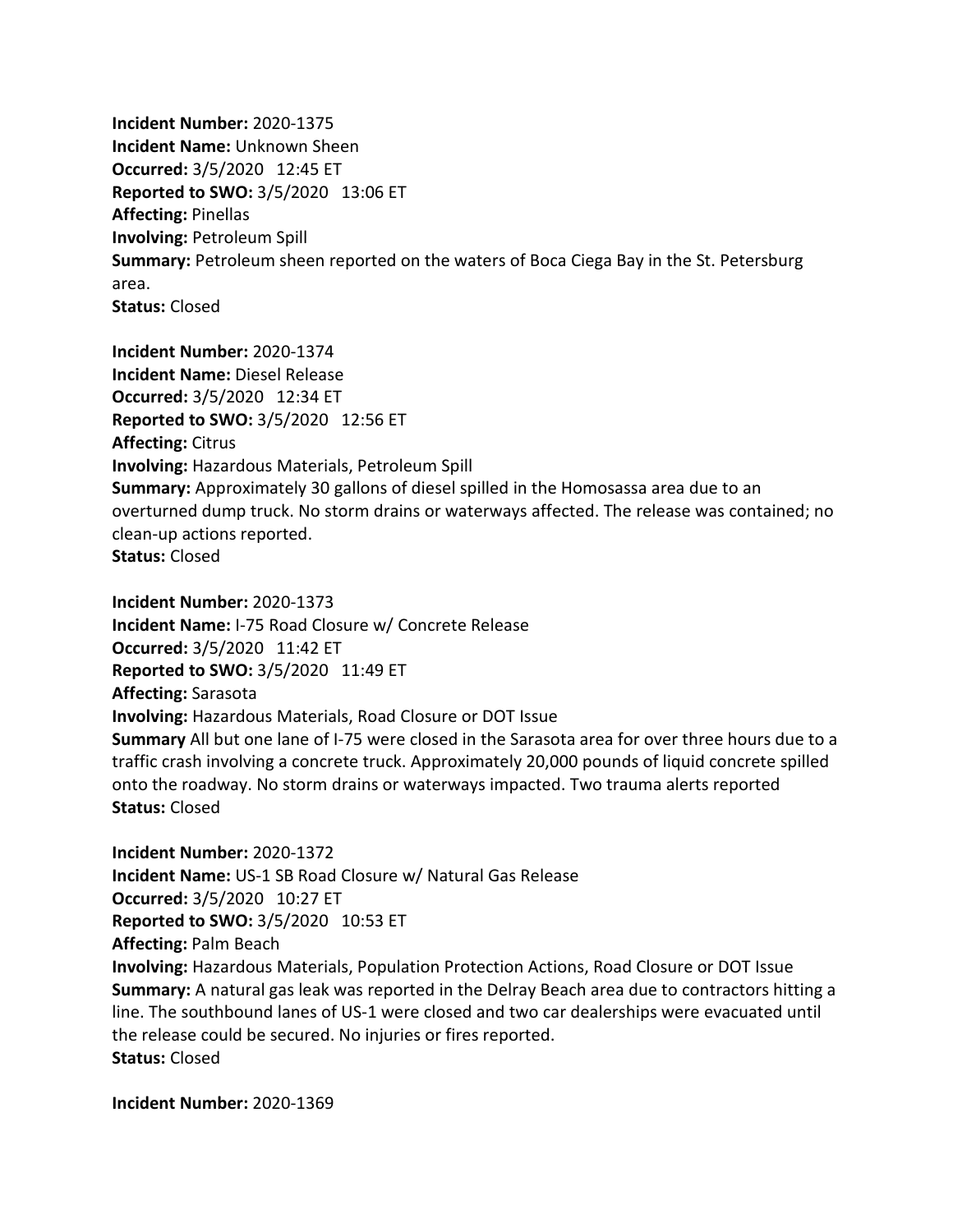**Incident Name:** County EOC Activation (Level 2) **Occurred:** 3/5/2020 09:48 ET **Reported to SWO:** 3/5/2020 09:48 ET **Affecting:** Okeechobee **Involving:** General **Summary:** Okeechobee County Emergency Management reported that the Okeechobee County EOC moved to a level 2 activation at noon Thursday due to the Okeechobee Music and Arts Festival. The anticipated change back to level 3 (monitoring) will be noon on March 8th. **Status:** Open

**Incident Number:** 2020-1368 **Incident Name:** River Flood Warning (Apalachicola River at Woodruff L&D) **Occurred:** 3/5/2020 10:02 ET **Reported to SWO:** 3/5/2020 10:02 ET **Affecting:** Gadsden, Jackson **Involving:** Weather Advisories **Summary:** River Flood Warning issued for the Apalachicola River at Woodruff Lock and Dam starting at 4 AM EST/3 AM CST Friday and expiring at 3:30 PM EST/2:30 PM CST Sunday. Minor flooding is forecast. **Status:** Open

**Incident Number:** 2020-1367 **Incident Name:** Hydraulic Oil Release **Occurred:** 3/4/2020 15:00 ET **Reported to SWO:** 3/5/2020 09:49 ET **Affecting:** Okeechobee **Involving:** Hazardous Materials, Petroleum Spill **Summary:** Hydraulic oil sheen reported in the Okeechobee area. **Status:** Closed

**Incident Number:** 2020-1366 **Incident Name:** Wastewater Release **Occurred:** 3/5/2020 01:00 ET **Reported to SWO:** 3/5/2020 09:34 ET **Affecting:** Miami-Dade **Involving:** Wastewater or Effluent Release **Summary:** Unknown amount of raw sewage spilled in Miami Beach due to a ruptured force main. The release was reported as ongoing. Some of the release entered a storm drain, but no waterways were impacted. Clean-up conducted by the reporting party. **Status:** Closed

**Incident Number:** 2020-1364 **Incident Name:** Wastewater Release **Occurred:** 3/4/2020 15:30 ET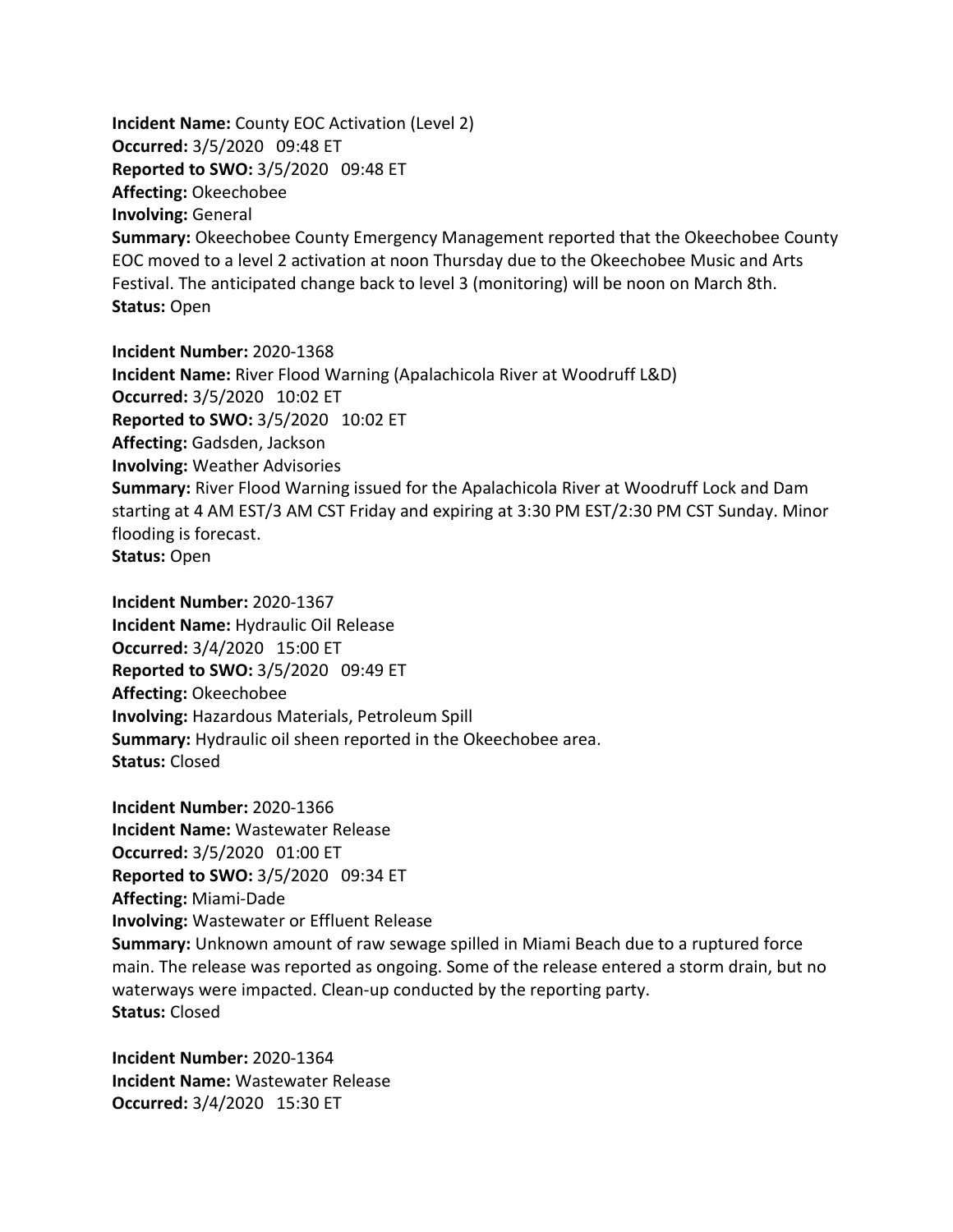**Reported to SWO:** 3/5/2020 09:28 ET **Affecting:** Pasco **Involving:** Wastewater or Effluent Release **Summary:** An estimated 2,000 gallons of raw sewage spilled in the Newport Richey area due to construction. No storm drains or waterways affected. Clean-up conducted by the reporting party. **Status:** Closed

**Incident Number:** 2020-1361 **Incident Name:** Unknown Sheen **Occurred:** 3/4/2020 19:00 ET **Reported to SWO:** 3/5/2020 08:49 ET **Affecting:** Monroe **Involving:** Petroleum Spill **Summary:** Potential petroleum sheen reported on the waters of Fleming Key Cut in the Key West area. **Status:** Closed

**Incident Number:** 2020-1360 **Incident Name:** Hazmat Release **Occurred:** 3/4/2020 17:00 ET **Reported to SWO:** 3/5/2020 08:42 ET **Affecting:** Brevard **Involving:** Hazardous Materials **Summary:** A business in the Port Canaveral area reported that during maintenance activities onboard a ship, paint chips entered a waterway. **Status:** Closed

**Incident Number:** 2020-1359 **Incident Name:** SR-50 Road Closure w/ Hazmat Release **Occurred:** 3/5/2020 06:48 ET **Reported to SWO:** 3/5/2020 08:11 ET **Affecting:** Hernando **Involving:** Hazardous Materials, Road Closure or DOT Issue **Summary:** SR-50 was closed in the Brooksville area for about three hours due to a cement truck rollover. 2.93 tons of liquid cement reported spilled. No storm drain or waterways affected. No clean-up actions reported. **Status:** Closed

**Incident Number:** 2020-1358 **Incident Name:** Raw Sewage Spill **Occurred:** 3/5/2020 10:15 ET **Reported to SWO:** 3/5/2020 07:32 ET **Affecting:** Duval